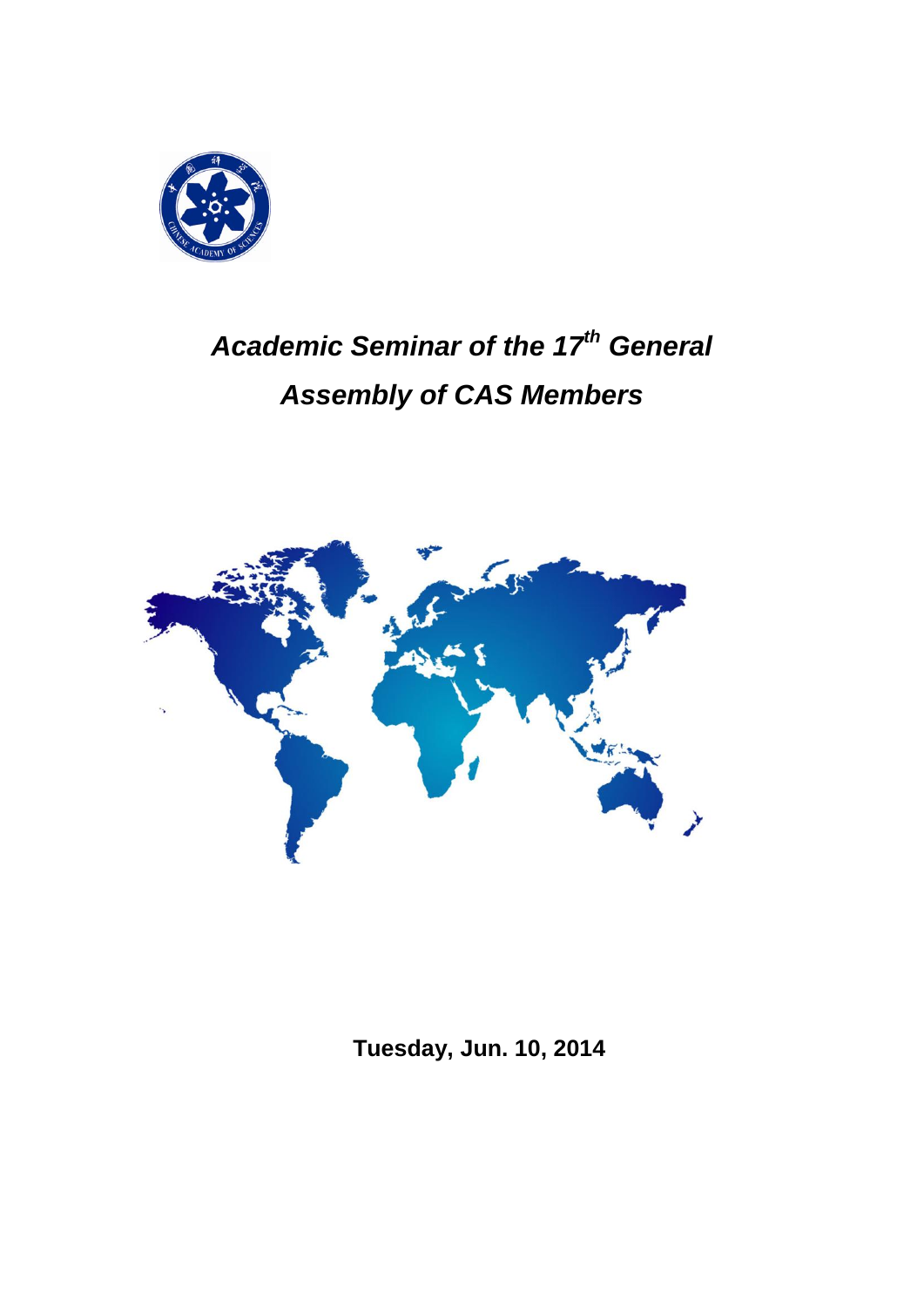## *Academic Seminar of the 17th General Assembly of CAS Members*

### **Tuesday, June 10, 2014**

## **Addressing Global Challenges– Responsibilities of Scientific Think-tanks** Issues to be highlighted including:

- 1) how to select a meaningful strategic study topic;
- 2) how to ensure the independence and impartiality of a strategic study and report;
- 3) how to maximize the impact and wide outreach of strategic studies and reports.

#### **Chair: Professor Dahe Qin, CAS Member**

- 08:30 08:50 Opening Address by Professor Chunli Bai, President, CAS
- 08:50 09:20 **The processes used by the U.S. National Academy of Sciences in responding to requests from the United States Government**

Dr. Ralph Cicerone, President, National Academy of Sciences

- 09:20 09:50 **Science Academies and Society: A Swiss Perspective**  *Taking Science Into Decision-Making Processes* Professor Thierry Courvoisier, President, Swiss Academy of Sciences
- 09:50 10:20 **The EU National Science Academies' network EASAC: a European think-tank's context, experience and best practice in addressing global challenges** Dr. Christiane Diehl, Executive Director, European Academies Science Advisory Council
- 10:20 10:50 **Science Policy Advice from the Australian Academy of Science** Professor Chennupati Jagadish, Vice President, Australian Academy of Science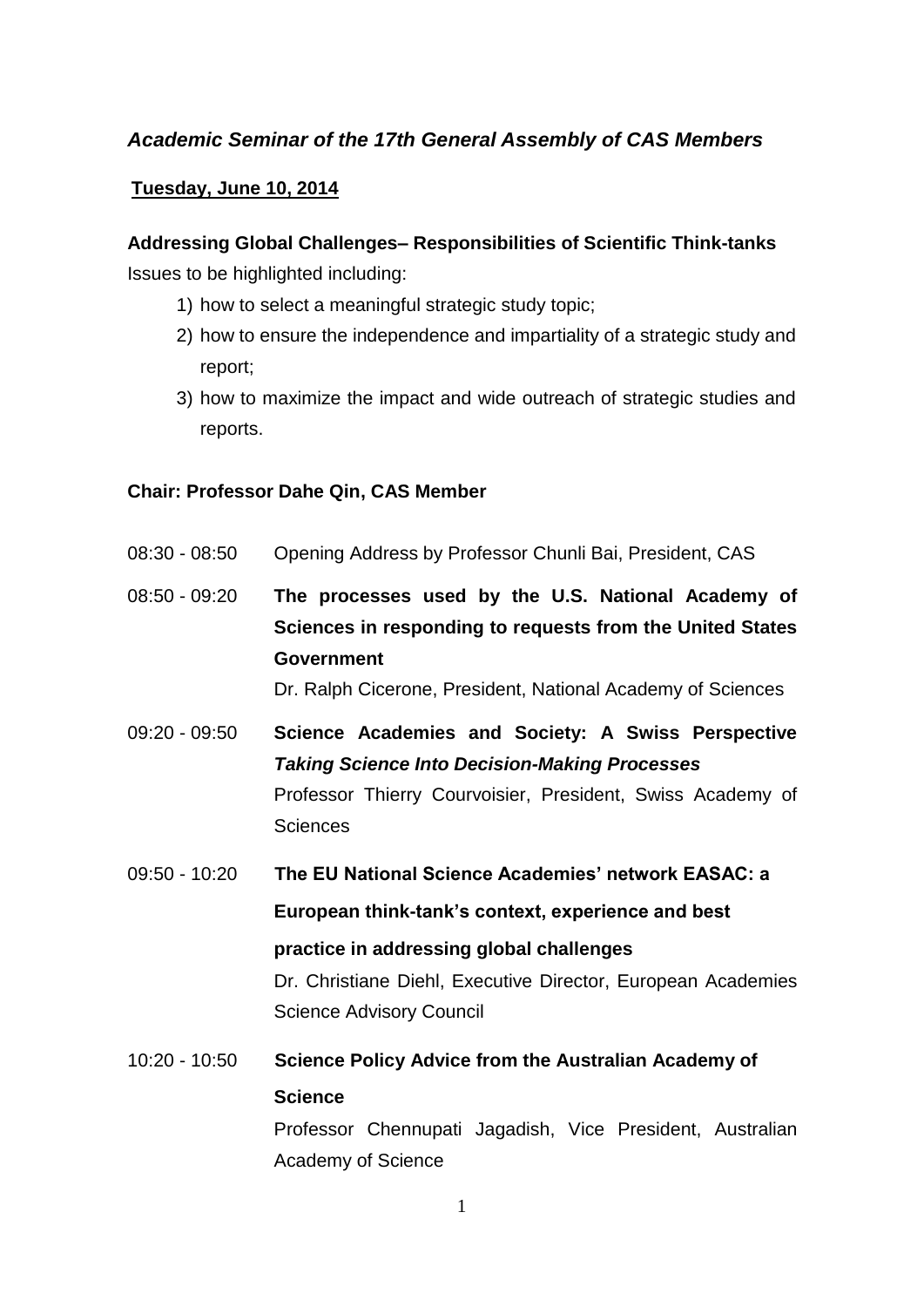# 10:50 - 11:20 **Role of National Science Academies in Tackling Challenging Societal Problems** Dr. Krishan Lal, Immediate Past President, Indian National Science Academy 11:20 - 11:50 **Evidence-based policy advice and the global network of science academies**

Professor Volker ter Meulen, Co-Chair, InterAcademy Panel

## 11:50 - 12:20 **Advising Society On Science** Ms. Rapela Zaman, Senior Policy Adviser, the Royal Society on behalf of Sir Paul Nurse

12:30 Adjourn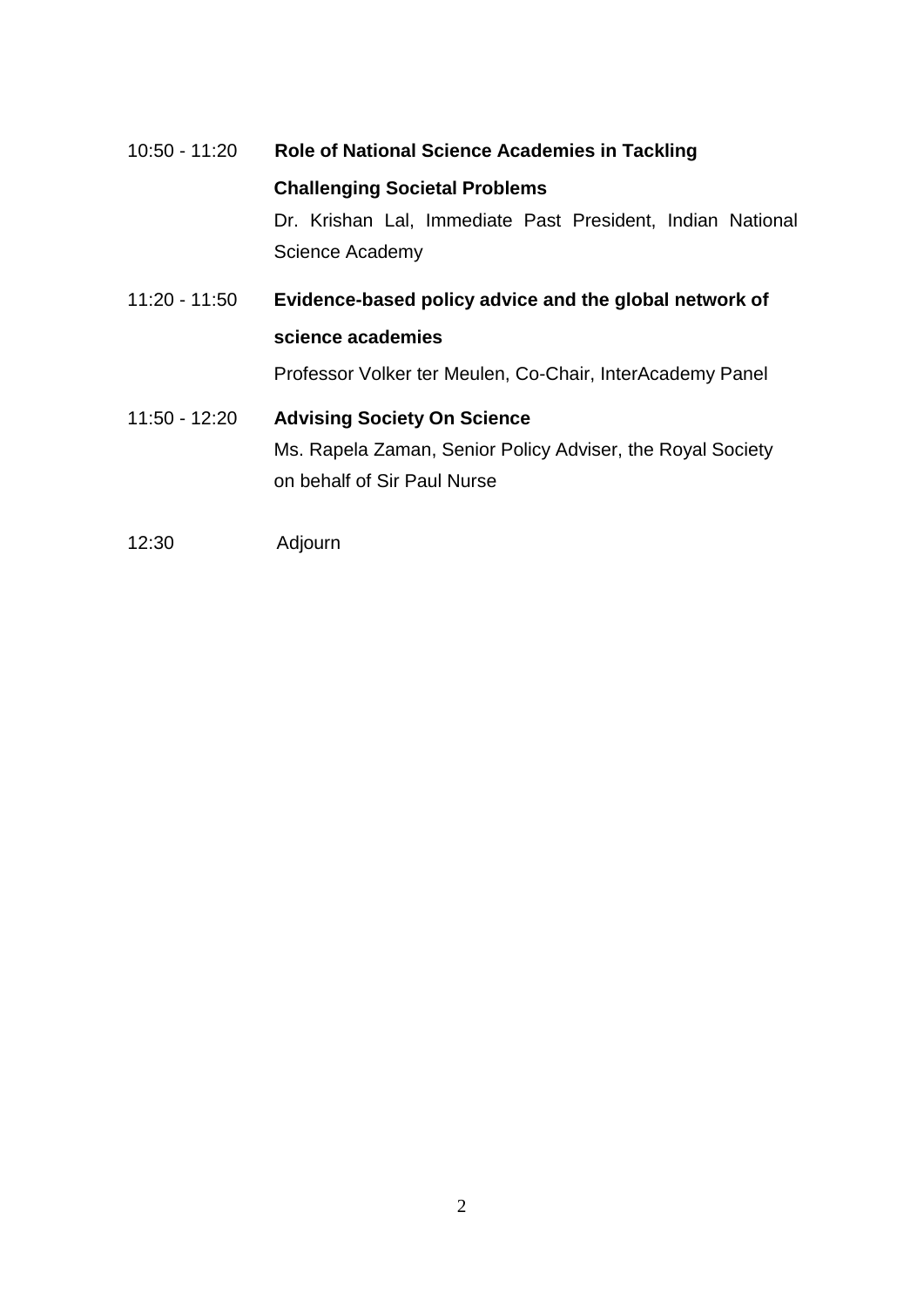

**Professor Ralph J. Cicerone** is President of the National Academy of Sciences and Chair of the National Research Council. His research has focused on atmospheric chemistry, the radiative forcing of climate change due to trace gases, and the sources of atmospheric methane, nitrous oxide, and methyl halide gases. His scientific work has involved him in shaping science and environmental policy nationally and internationally. The

Franklin Institute recognized his fundamental contributions to the understanding of greenhouse gases and ozone depletion and his public policy leadership in protecting the global environment with its 1999 Bower Award and Prize for Achievement in Science. In 2001, he led a National Academy of Sciences study of the current state of climate change, requested by President Bush. The American Geophysical Union, the world's largest society of earth scientists, awarded Dr. Cicerone its James B. Macelwane Award in 1979 for outstanding contributions to geophysics by a young scientist. He served as AGU president (1992-1994) and was awarded AGU's 2002 Roger Revelle Medal for outstanding research contributions to the understanding of Earth's atmospheric processes, biogeochemical cycles, and key elements of the climate system. In 2004, the World Cultural Council honored him with the Albert Einstein World Award in Science. Dr. Cicerone is a member of the National Academy of Sciences, the American Academy of Arts and Sciences, and the American Philosophical Society. He is a foreign member of the Accademia Nazionale dei Lincei, the Russian Academy of Sciences, the Korean Academy of Science and Technology, Academia Sinica, the Real Academia de Ciencias, and the Royal Society. Dr. Cicerone was educated at the Massachusetts Institute of Technology (BSEE and captain of the baseball team) and the University of Illinois. He began his research career at the University of Michigan (1970-1978), where the Ralph J. Cicerone Distinguished University Professorship of Atmospheric Science was established in 2007. Dr. Cicerone continued his research at the Scripps Institution of Oceanography at the University of California, San Diego (1978-1980) and at the National Center for Atmospheric Research in Boulder, Colorado (1980-1989). In 1989 he joined the University of California, Irvine, where he was founding chair of the Department of Earth System Science and the Daniel G. Aldrich Professor of Earth System Science; Dean of the School of Physical Sciences; and Chancellor, immediately prior to his election as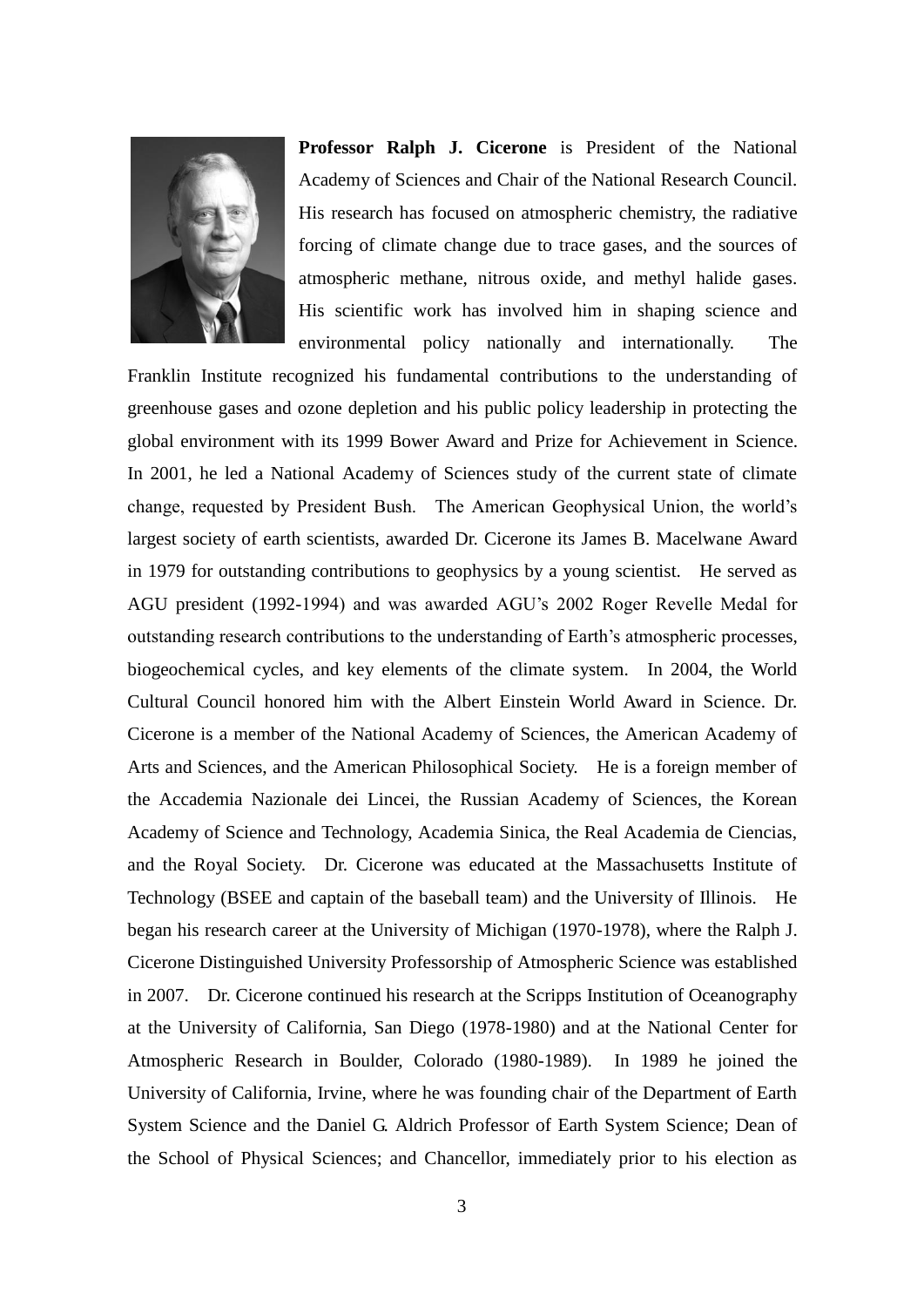Academy president in 2005. Dr. Cicerone served on the Secretary of Energy's Advisory Committee (2009-2013), and is a trustee of the Carnegie Corporation of New York.

**Dr. Ralph J. Cicerone** will describe the processes used by the U.S. National Academy of Sciences (and its sister academies, the National Academy of Engineering and the Institute of Medicine) in responding to requests from the United States Government. He will note specific provisions and processes that apply to the National Academy of Sciences. He will address President Bai's questions to the representatives of foreign academies.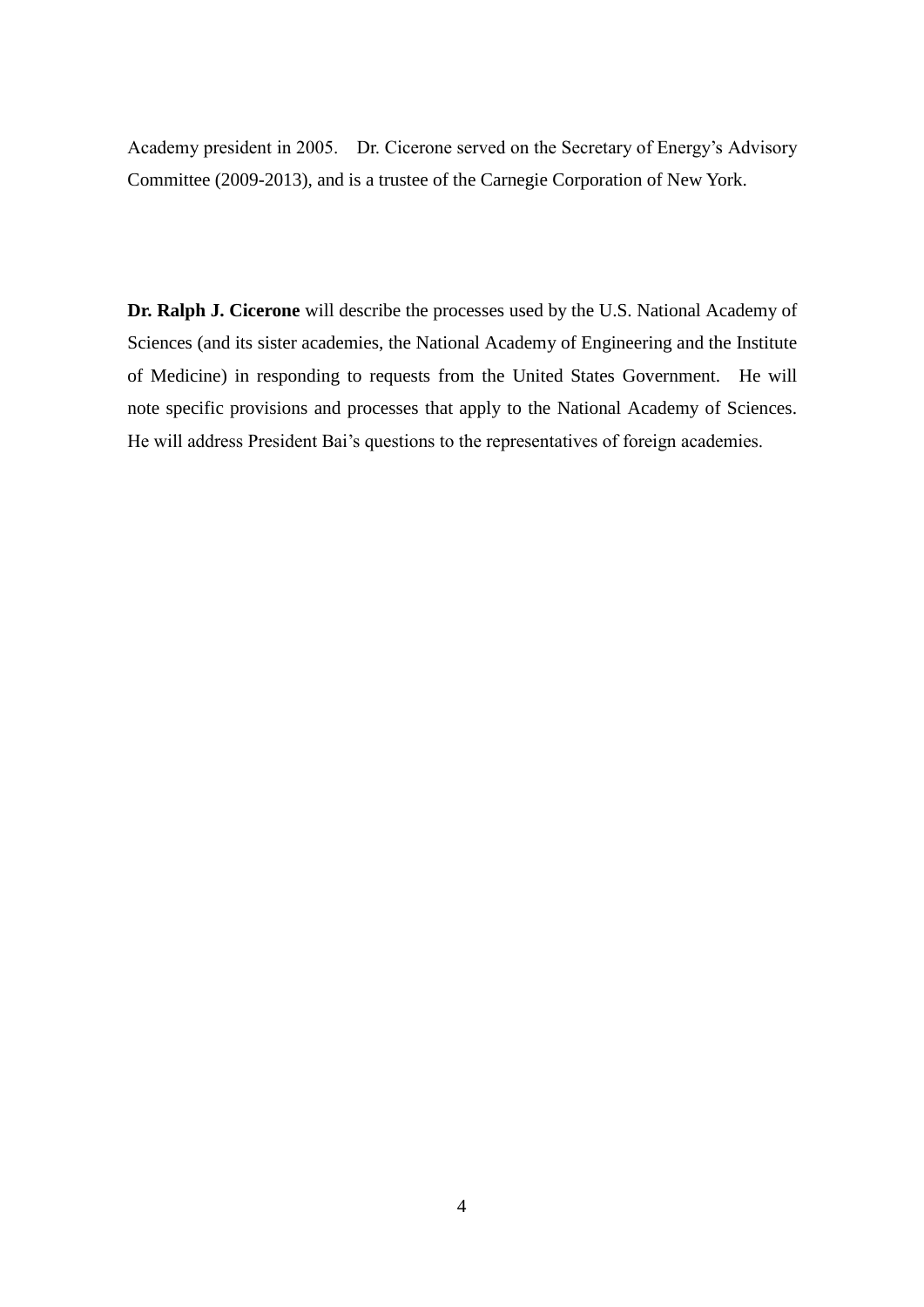

# **Dr. Thierry J.-L. Courvoisier Education**

1971 High School diploma, Moraga, California 1972 maturit escienti que at the college de Geneve 1977 Physics diploma in theoretical physics at the Federal Institute of Technology in Zurich (ETHZ)

1980 PhD in theoretical physics with Prof. N. Straumann at the University of Zurich

#### **Professional career**

1981-1984 European Space Operations Center (ESOC) in Darmstadt, Germany.

1984-1988 Space Telescope European Coordinating Facility at ESO (European Southern Observatory) in GarchingbeiMuenchen (Germany).

1988 Senior scientist SERC fellow (4 months) in Preston, UK.

Since 1988 University of Geneva, full professor since 1999.

Sabbatical stays in the UK, in Germany and Chile.

Teaching in Geneva, Lausanne, at CERN and in numerous specialised schools.

Initiator and director of the ISDC (INTEGRAL Science Data Centre, then Data Centre for Astrophysics)

July 2009-June 2010 Skipper of the sailing yacht CERES around the Atlantic Ocean

## **Research, teaching and publications**

High energy astrophysics. Observations using satellites and ground based telescopes.

Modeling of accretion processes onto black holes and neutron stars.

Supervision of 16 doctoral thesis.

Teaching in general astronomy, high energy astrophysics and cosmology.

Author or co-author of more than 400 publications cited more than 5000 times.

Author of 2 books:

High energy astrophysics: An introduction Springer Verlag 2012

CERES en Atlantique, recitet reexions d'un Suisse en mer Ed. Slatkine 2012

## **External functions**

Expert for ESO, ESA, PPARC (UK), The Swedish national space board, Belgian Science policy, Science Foundation of Ireland, Fonds National Suisse, SRON (The Netherlands), the Swedish Academy of Sciences. Member of visiting committees in France and Italy.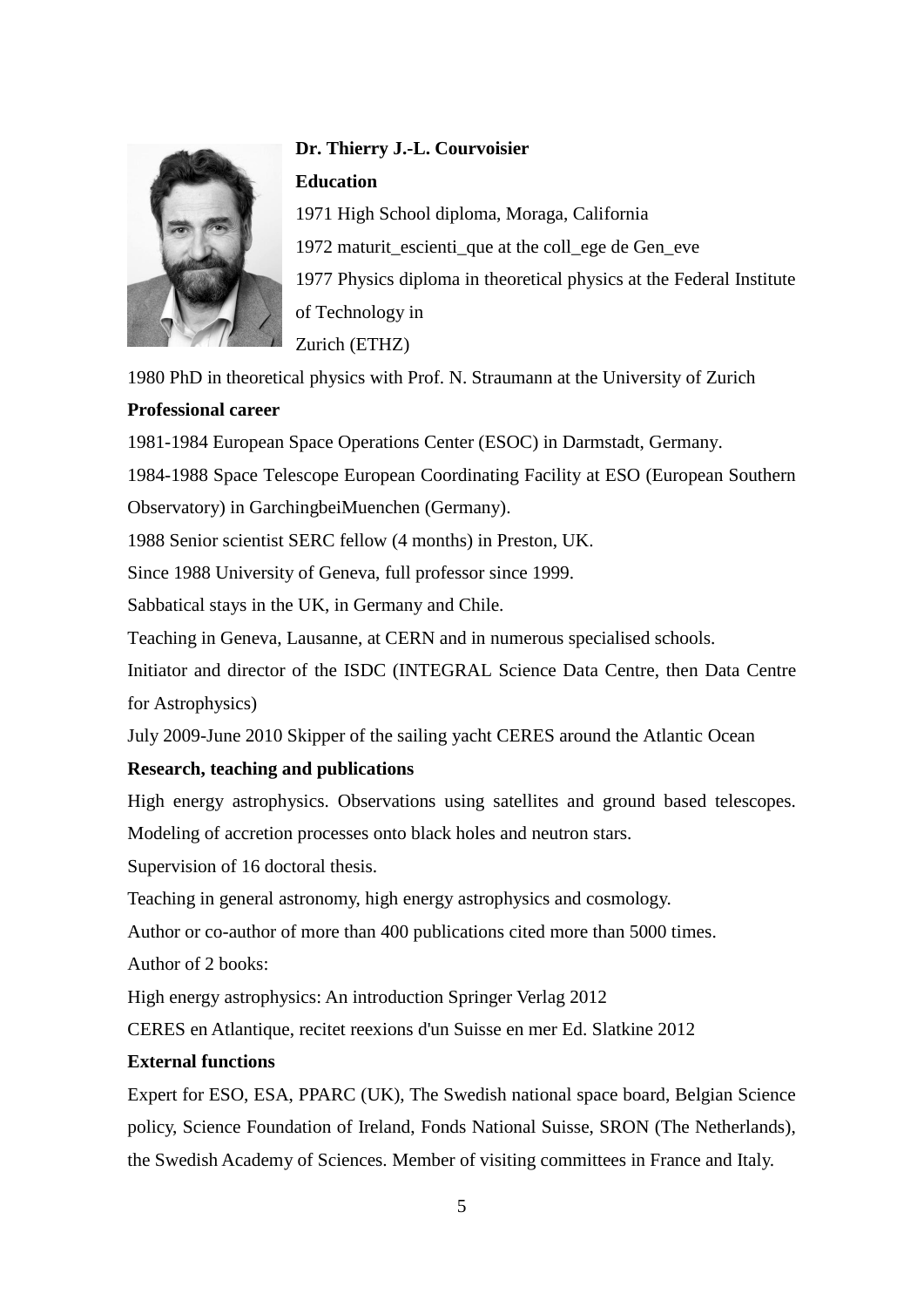President of the European Astronomical Society (EAS) President of the Swiss Academy of Natural Sciences President of the Swiss Academies of Arts and Sciences Editor in chief of Astronomy and Astrophysics Reviews Member of the council of the Swiss Institute of Metrology (METAS) Vice-president of the European Academies Science Advisory Council (EASAC) President of the Dudley Wright Foundation Corresponding member of the Societe Royale des Sciences de Liege Member of the International Academy of Astronautics Former president of the Space Research Commission of the Swiss Academy of Sciences Former Swiss delegate to the Science Programme Committee of ESA Former member of the Federal Space Airs Commission Former member of the council of the Centre de donneesstellaires in Strasbourg Former president de la foundation of the autonomous theological faculty of the university of Geneva Former president of the assembly of the professors of the University of Geneva (Senat) Former member of the Astronomy committee of the UK

#### *Science Academies and Society: A Swiss Perspective*

#### *Taking Science Into Decision-Making Processes*

*Dr. Thierry J.-L. Courvoisier*

*President of the Swiss Academies of Arts and Sciences*

#### *President of the Swiss Academy of Sciences*

Addressing problems in modern societies often requires a significant level of scientific understanding. Taking this element into the decision-making processes is the task of academies. In describing how we approach this task in Switzerland, I will attempt to draw some general conclusions from this analysis. At the same time, efforts to improve the interaction between science and society are on-going worldwide, and progress is achieved through tenacious efforts, rather than following simple universal recipes.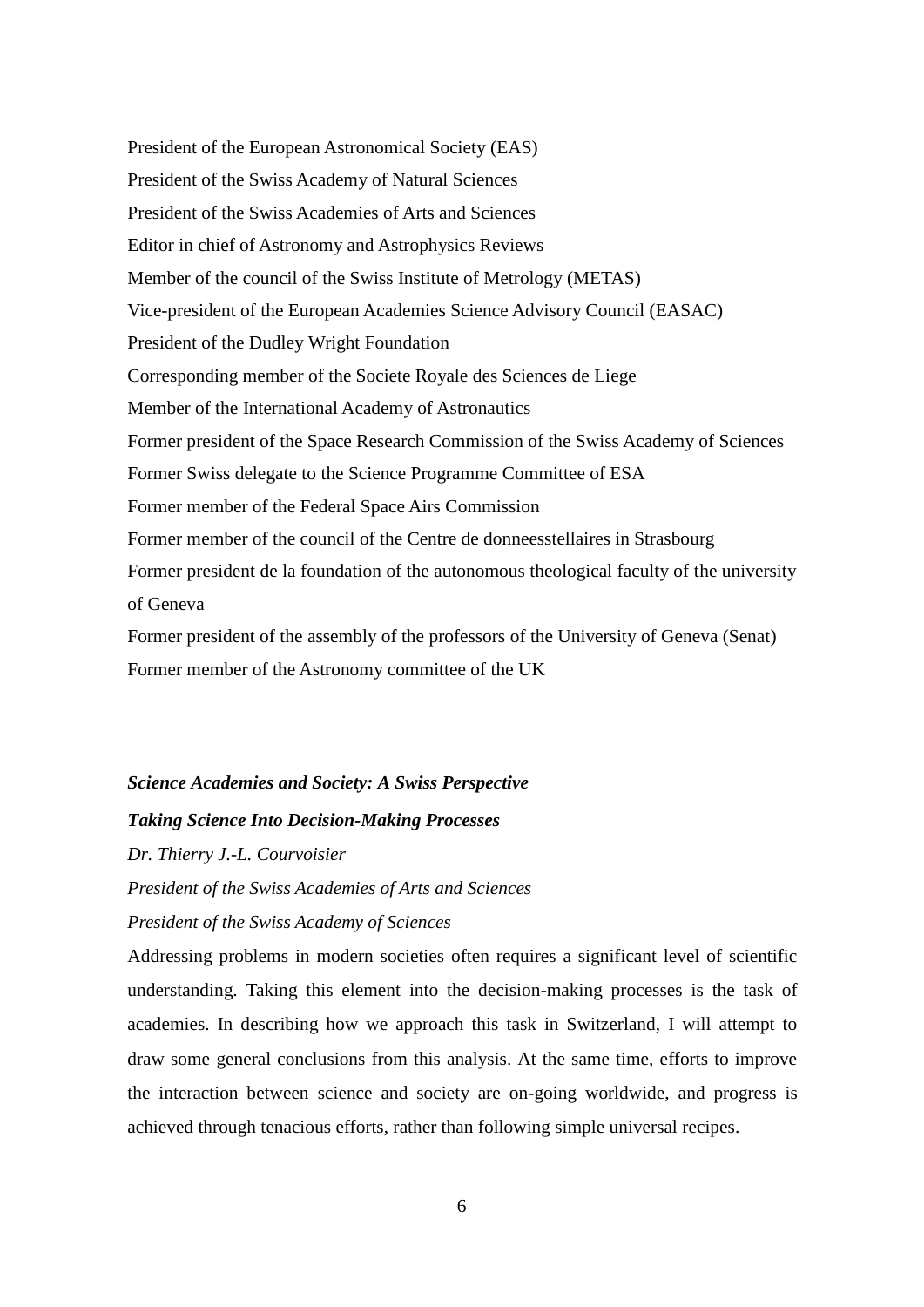

**Dr Christiane Diehl** is Executive Director of EASAC (the European Academies' Science Advisory Council), the body through which the national science academies of EU member states jointly provide science-based policy advice to the institutions of the EU. She is also Deputy Head of Department of International Relations at the German National Academy of Sciences Leopoldina, where the EASAC Secretariat is based. She

did her M.A. at the University of Mainz/Germany and her doctorate at Oxford University (Oriel College)/UK with a thesis on Ethics. She has worked in academia and the charity and public sectors, with an emphasis on science communication.

## *The EU National Science Academies' network EASAC: a European think-tank's context, experience and best practice in addressing global challenges*

*Dr Christiane Diehl*

*EASAC Executive Director*

*EASAC Secretariat*

*c/o German National Academy of Sciences Leopoldina Jägerberg 1, 06108 Halle, Germany*

This presentation will focus on the experience of the European science academies in jointly providing science-based policy advice on global challenges in Europe, in particular to the EU and its many institutions. With the growing importance of the legislative and executive powers and influences of the EU in Europe, it has become a crucial task for the national science academies of EU member states to present their independent expert advice to the decision-takers and opinion-formers not only to their own national governments but also to the institutions of the EU. Over the past 12 years, EASAC has gained a lot of experience in how to find and select topics for its advice, set up and run expert groups and communicate the advice at which the academies' experts have arrived. The presentation will also draw on the "Science-Policy-Dialogue" workshops that EASAC set up for representatives of its member academies over recent years.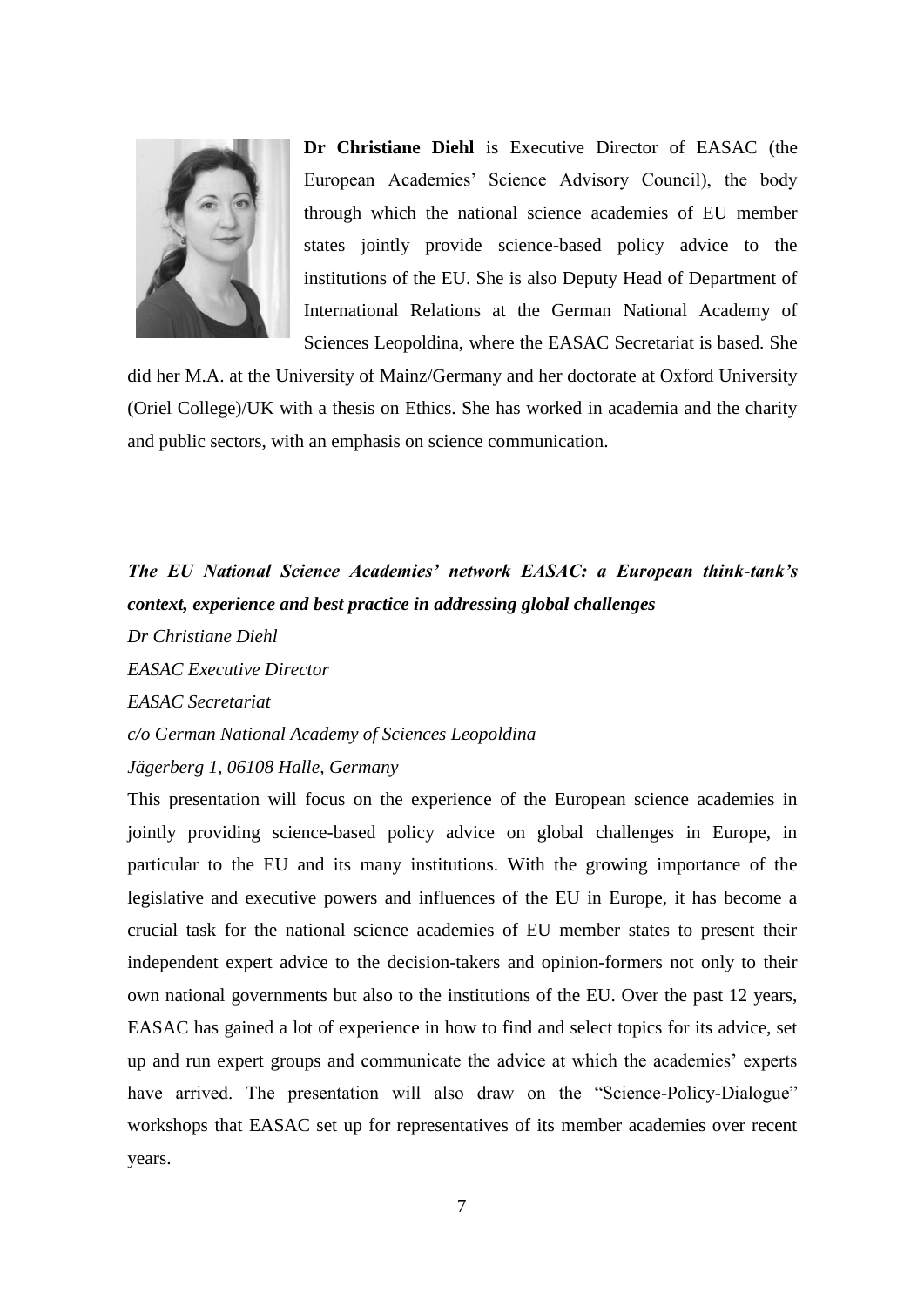

**Professor Chennupati Jagadish** is an Australian Laureate Fellow, Distinguished Professor and Head of Semiconductor Optoelectronics and Nanotechnology Group in the Research School of Physics and Engineering, Australian National University. He is also serving as Vice-President and Secretary Physical Science of the Australian Academy of Science. He is serving as Vice-President of IEEE Photonics Society, Director of

Australian National Fabrication Facility, ACT node and Convener of Australian Nanotechnology Network. Prof. Jagadish is an Editor/Associate editor of 6 Journals, 3 book series and serves on editorial boards of 17 other journals. He has published more than 770 research papers (510 journal papers), holds 5 US patents, co-authored a book, co-edited 5 books and edited 12 conference proceedings and 10 special issues of Journals. He won the 2000 IEEE Millennium Medal and received Distinguished Lecturer awards from IEEE NTC, IEEE LEOS and IEEE EDS. He is a Fellow of the Australian Academy of Science, Australian Academy of Technological Sciences and Engineering, TWAS, IEEE, APS, MRS, OSA, AVS, ECS, SPIE, AAAS, IoP (UK), IET (UK), IoN (UK) and the AIP. He received Peter Baume Award from the ANU in 2006, the Quantum Device Award from ISCS in 2010, IEEE Photonics Society Distinguished Service Award in 2010, IEEE Nanotechnology Council Distinguished Service Award in 2011 and Electronics and Photonics Division Award of the Electrochemical Society in 2012. He has recently been elected as an Honorary Member of MRS India and Academician of the Asia Pacific Academy of Materials. He holds Thousand Talents Plan (short term) Professorship at UESTC, Chengdu, Honorary Professorship at Nanjing University and honorary appointments at Tokyo University and Anna University, India.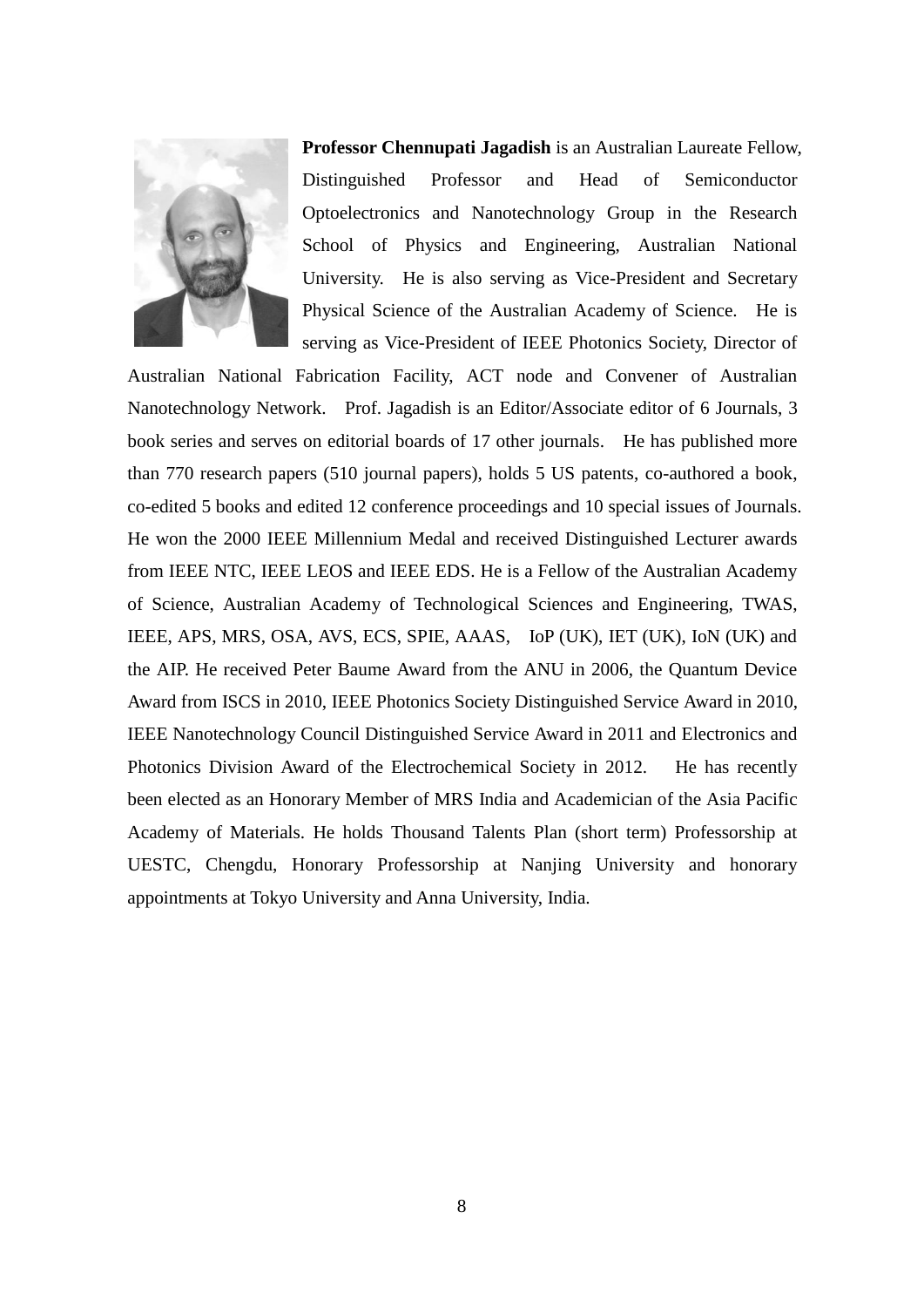#### *Science Policy Advice from the Australian Academy of Science*

The Australian Academy of Science celebrates its 60th anniversary this year. Founded by Australian Fellows of the Royal Society it has much in common with that distinguished body. In this presentation a summary will be provided of how the Academy provides the Science Policy advice to the Australian Government and the community at large. Examples of recent initiatives include two popular "Question & Answer" booklets in the areas of climate change and immunisation. The Academy provides a wide range of advice on direction setting for the various scientific disciplines represented by its twenty-two National Committees. Its International Section contributes widely to science policy advice on the international stage via inter-academy bodies and the international scientific unions.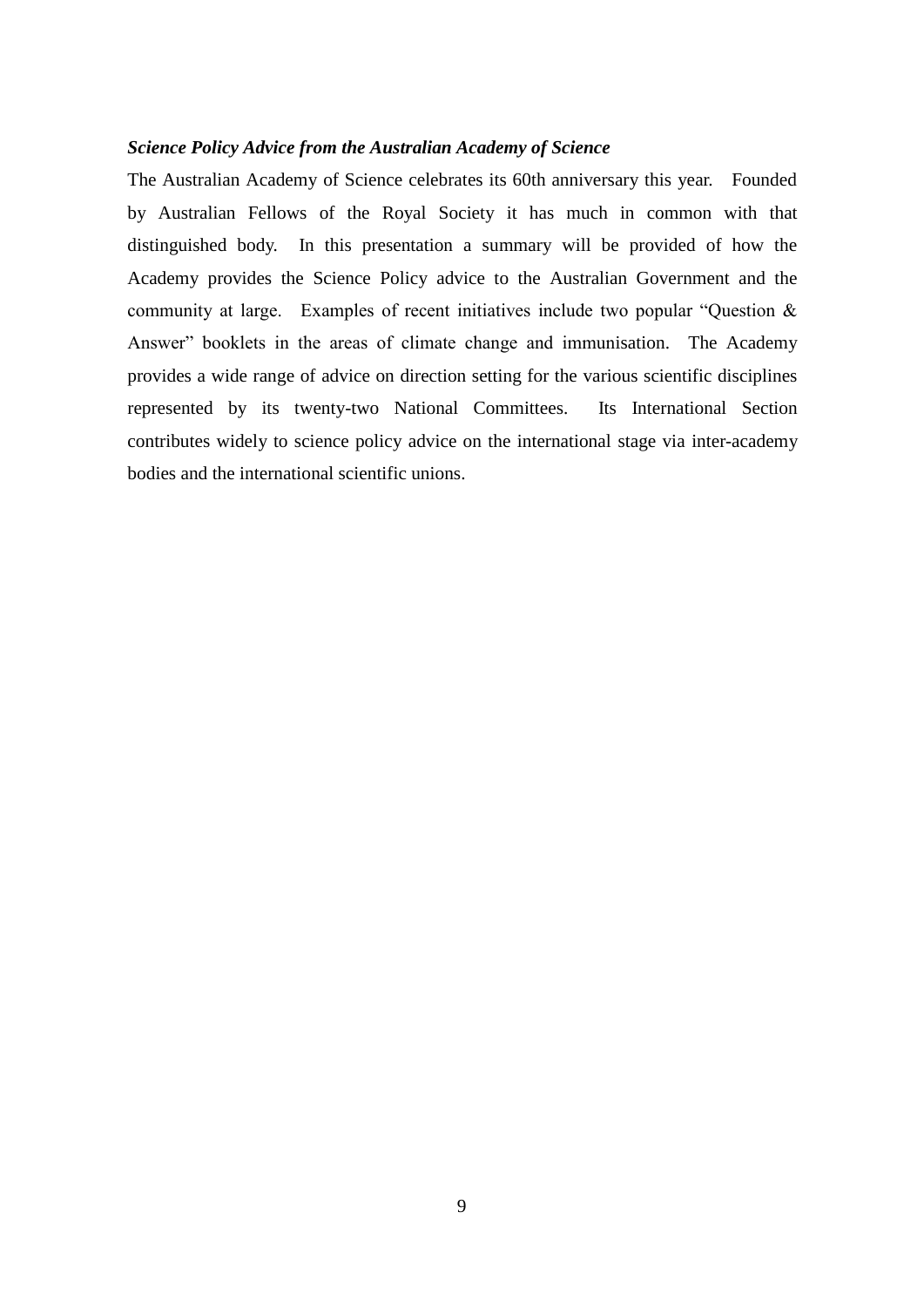

**Dr. Krishan Lal** is Honorary Professor, Indian Institute of Technology (IIT), Kanpur, Honorary Professor for Life, University of Delhi, Delhi and Visiting Professor, Panjab University, Chandigarh. He was IBM India Fellow at Watson Research Centre, New York; Visiting Professor, University of Tokyo, Tokyo, Technical University Darmstadt, Darmstadt and Sr. Visiting Scientist at Physikalisch-TechnischeBundesanstalt, Braunschweig. He was Visiting Professor IIT Delhi and Jamia Millia Islamia and Adjunct Professor, IIT Kharagpur. Also, served as Treasurer, INSA;

Member, Advisory Board, CSIR; Director, CEL Sahibabad; Chairman, Research Advisory Board, of National Council of Science Museums, Member, Research Council of CSIR laboratories and Advisory/ Academic Councils of several reputed institutes and universities.

Dr. Lal's students and collaborators had organized two International Conferences in his honour sponsored by International Union of Crystallography.

Dr. Krishan Lal has been Chairman of six International Symposia/Workshops/Schools. He has delivered more than 100 invited talks in reputed national/international conferences.

Dr. Krishan Lal has: edited 9 Books/Volumes, published 22 Invited Papers in journals / Chapters in Books, more than 100 research papers in refereed journals and 7 patents to his credit.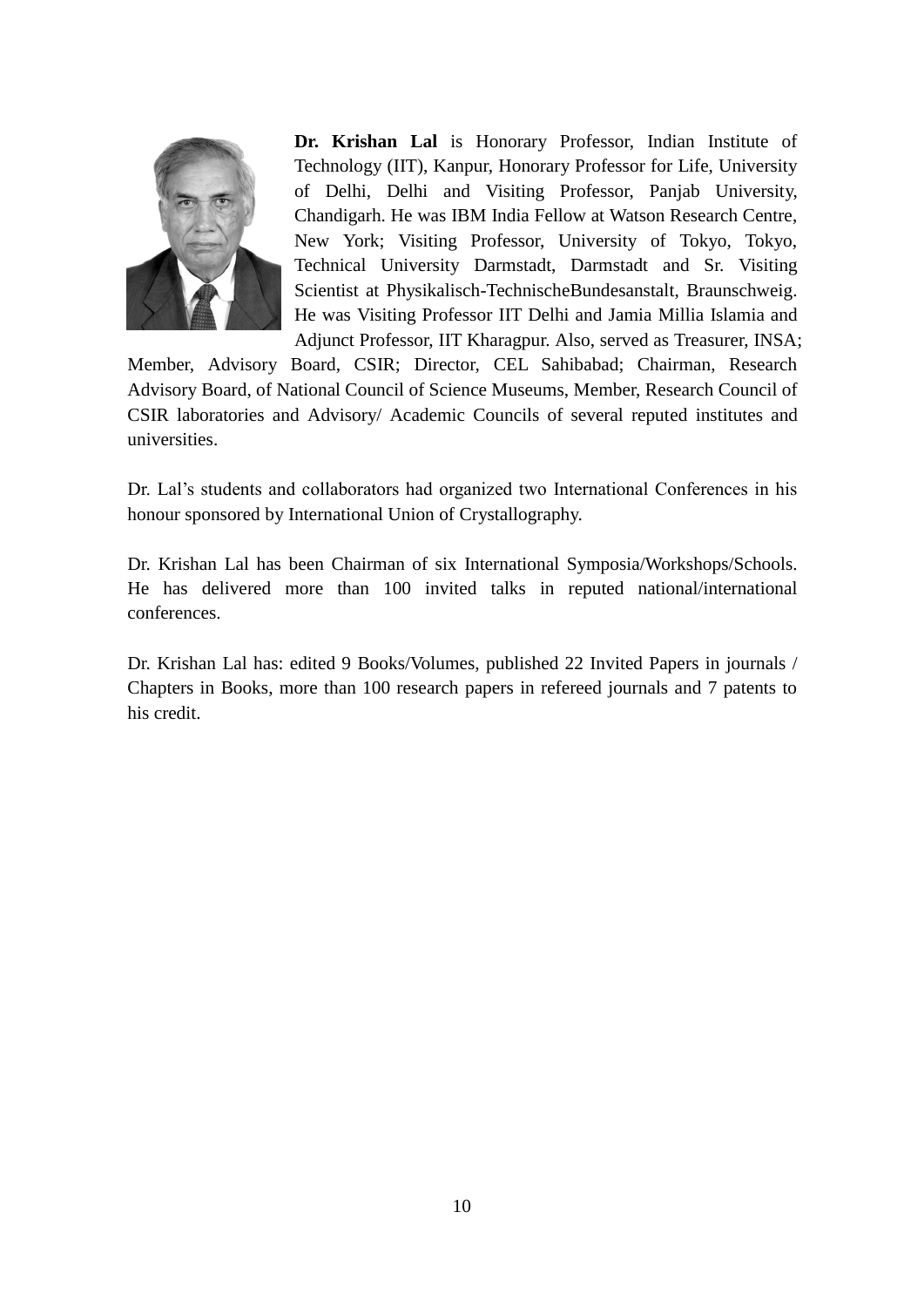#### *Role of National Science Academies in Tackling Challenging Societal Problems*

*Immediate Past President, Indian National Science Academy, New Delhi Laue-Bragg Chair Professor, Amity University UP, NOIDA DST Ramanna Fellow and Former Director, National Physical laboratory, New Delhi*

In recent times, there has been a rapid growth in number of scientists, particularly in developing Asian countries like China and India. This has led to increased generation of new and important research results and extending frontiers of knowledge. The capability of addressing societal problems has improved substantially. Science academies provide advice to policy makers that are based on sound evidence. Collectively, international Academy organizations like ICSU-The International Council for Science, International Partnership of Academies an umbrella organization comprising of the Global Network of Academies, the InterAcademy Council and IAMP (full) are producing study reports, which are relevant to the developed economies as well as upcoming nations. The focus on promotion of excellence in science is not lost sight of. The G-Science network of Science Academies of the G-8 plus countries have been preparing statements on issues of global concern. These have been inputs of the scientific community to the top political level of the world to evolve suitable policies for societal benefits. The Indian National Science Academy had hosted the G-Science meeting of 2013. The following two signed statements were issued: Driving Sustainable Development: Role of Science Technology and Innovation; and Drug Resistant Infections-A global threat to humanity. The regional networks of academies like AASSA-the Association of Academies and Science Societies of Asia are actively working to promote scientific research including promotion of science literacy. In our region annual Summits of South Asian Science Academies are being organized on an annual basis by Indian National Science Academies. The deliberations are focused on issues that are typical of this region including novel techniques of teaching, integrating science, technology and innovation, health related problems, challenges in agriculture production in the context of climatic changes and increasing population, meeting energy demands for rising needs of economy and improving life styles.

In pure scientific domain the author has found that improvements in precision measurements always provide deeper insight into nature of materials. For example, by employing high resolution X-ray diffraction has led to improved knowledge about real crystals and their interaction with external fields and radiation..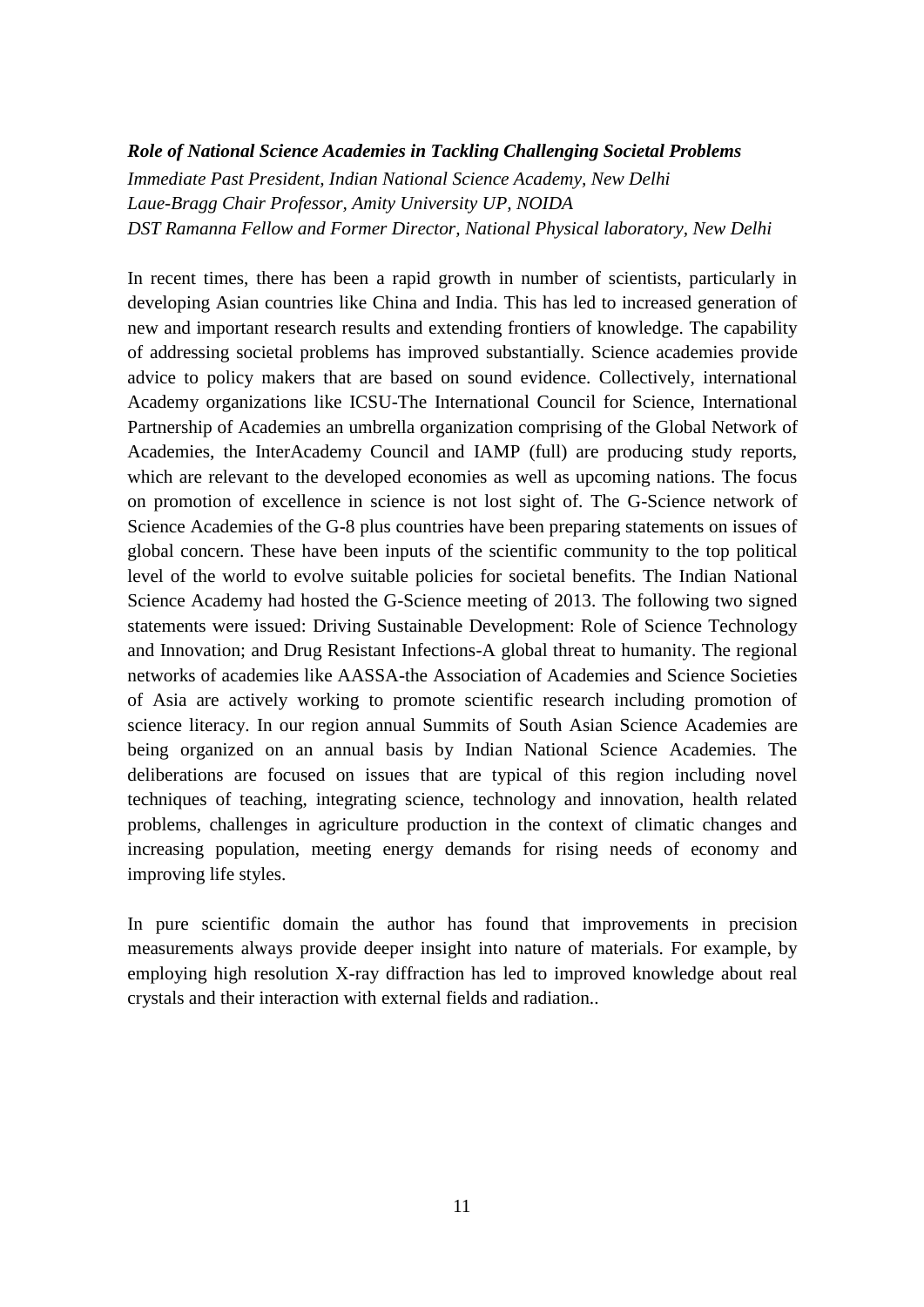## **Professor Dr Volker ter Meulen**



*Co-Chair, IAP – the global network of science academies German National Academy of Sciences Leopoldina*

Volker ter Meulen qualified as MD in 1960. He received his post-doctoral training in virology in the USA, at the Children's Hospital of Philadelphia. On returning to Germany in 1966 he specialised in paediatrics and was subsequently Visiting Scientist

at the Wistar Institute for Anatomy and Biology in Philadelphia and at the Viral and Rickettsial Disease Laboratory in Berkeley, from 1969-1970. In 1975 he became a full professor and Chairman of the Institute of Virology and Immunobiology at the University of Würzburg. He retired in 2002, having twice been elected Dean of the Faculty of Medicine of Würzburg University. During his research career, ter Meulen worked on molecular and pathogenic aspects of viral infections in man and animals, in particular on infections of the central nervous system. Due to the recognition of his research achievements and his experience in heading a Medical Faculty, ter Meulen has on numerous occasions been invited to give policy advice on research matters to German research organisations and to state and federal ministries of science in Germany. Internationally, ter Meulen has served on a number of committees of organisations and scientific societies/unions in the area of virology and infectious diseases, covering a broad spectrum of important issues connected to human and animal pathogens. From 2003-2010, ter Meulen was President of the German Academy of Sciences Leopoldina. Under his leadership, the Leopoldina strengthened its international commitments in different inter-academic councils and was appointed National Academy of Sciences in 2008. From 2007-2010, he was President of the European Academies Science Advisory Council (EASAC), the association of the National Science Academies of the European Union, which is the IAP associated regional network for Europe. In 2013, ter Meulen was elected co-chair of IAP.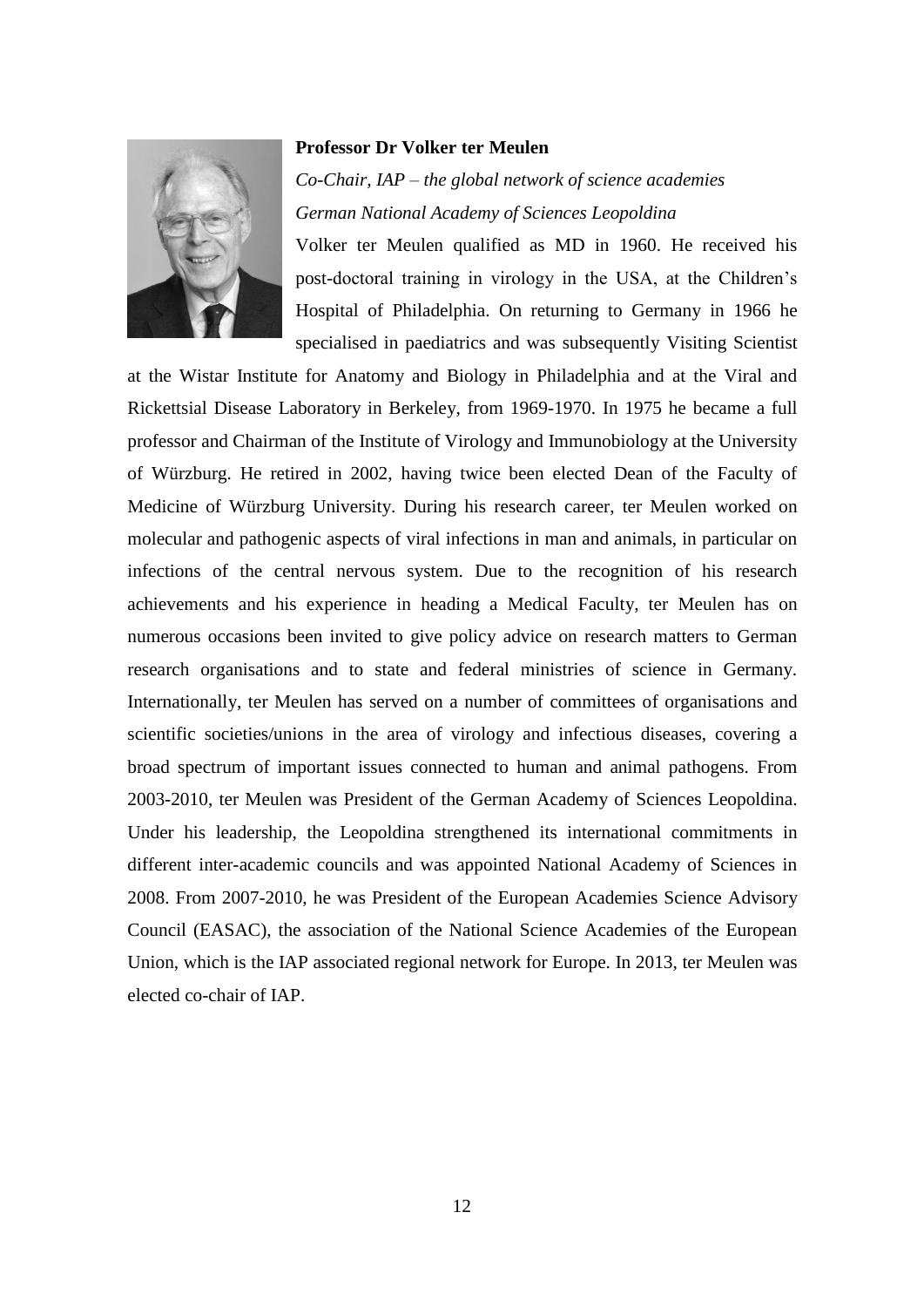#### *Evidence-based policy advice and the global network of science academies*

The changing landscape of science encompasses an ever faster pace of discovery, the emergence of new centres of research excellence worldwide and increasing international and inter-disciplinary linkages between scientists. There are also growing opportunities for sound science to inform policy options for tackling the major societal challenges, for climate change, environment, food and energy security and public health.

The InterAcademy Partnership (IAP) is now pursuing an expanded strategic role to ensure that the collective voice of science is heard. In doing this, IAP benefits from a well-tested, merit-based academy tradition in utilising the processes of scientific culture, relying on rigorous collection of evidence, transparency in procedures, robust peer review and consensus, with explicit exposure of areas of controversy.

IAP represents thematic and affiliated regional networks with the aims to share good practice in providing evidence-based policy advice and generate critical mass to tackle complex issues of global relevance. Recent IAP work will be presented to exemplify how priorities are set to cover a broad range of topics and how outputs are targeted to multiple audiences.

As well as starting new global projects, academies can capitalise on work at the national and regional levels to globalise previous outputs for additional purposes with policy-makers and the general public worldwide. There is sustained synergy in deliverables when messages to the global policy-making institutions are complemented by continuing academy activity at the national and regional levels. This globalisation of academy activities helps to develop long-term relationships at all policy-making levels, while also contributing to capacity building in academy advisory functions and augmenting other academy work in research and education.